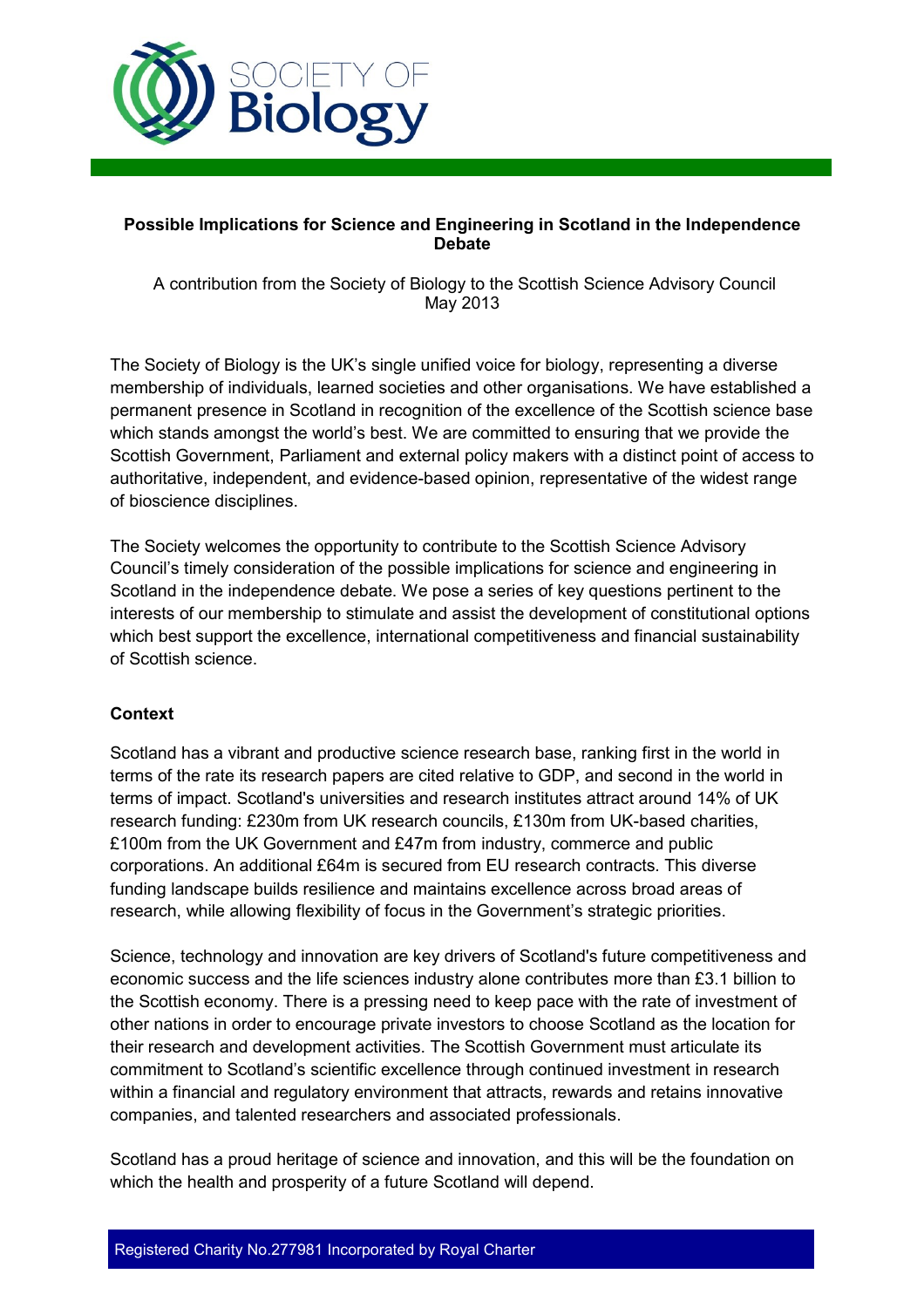# **Key Questions:**

# *Future funding of science*

- 1. Will Scotland continue to subscribe to the dual support model for university research funding? If so, how will this be organised with respect to the current system of qualitydriven resource allocation through the UK-wide Research Excellence Framework?
- 2. Will researchers in Scotland continue to have access to funding from the UK Research Councils? If not, how will research funding in Scotland be organised in the future, and how will the Scottish Government ensure continuity of funding during the transition? How will a robust and fair mechanism for peer review of research proposals be assured?
- 3. Will constitutional change in Scotland impact on research and studentship funding from UK charities? Will the Scottish Government continue to meet the full economic costs of charitable research funding and other external research income, currently paid through the Scottish Funding Council?
- 4. How will the current level and balance of research funding be maintained across disciplines and institutions?
- 5. What will replace the funding from UK Government initiatives, for which researchers in Scotland compete so successfully?
- 6. What mechanisms will operate to enable collaborative research and sharing of facilities with researchers in the UK?
- 7. Will researchers in Scotland continue to be eligible for European research funding streams such as Horizon 2020 and how will the Scottish Government ensure continuity of access to funding should EU membership be subject to negotiation?
- 8. Will Scottish Universities continue to be able to charge fees to students from the UK? If not, how will any resulting funding shortfall be managed?

## *Regulatory Framework for Science and the Professions*

- 9. How will Scotland arrange the regulation and licensing framework for research and development which is currently overseen by UK-wide bodies such as the Medicines and Healthcare Products Regulatory Agency (MHRA), Human Tissue Authority (HTA) and the Human Fertilisation and Embryology Authority (HFEA), under legislation set by the UK Government?
- 10. What arrangements will be made for the regulation of professions with a single UKwide Professional, Statutory Professional, Statutory and Regulatory Body (PSRB) such as medicine, dentistry and pharmacy? Will constitutional change in Scotland impact upon the cross-border movement of students and staff in the regulated professions?